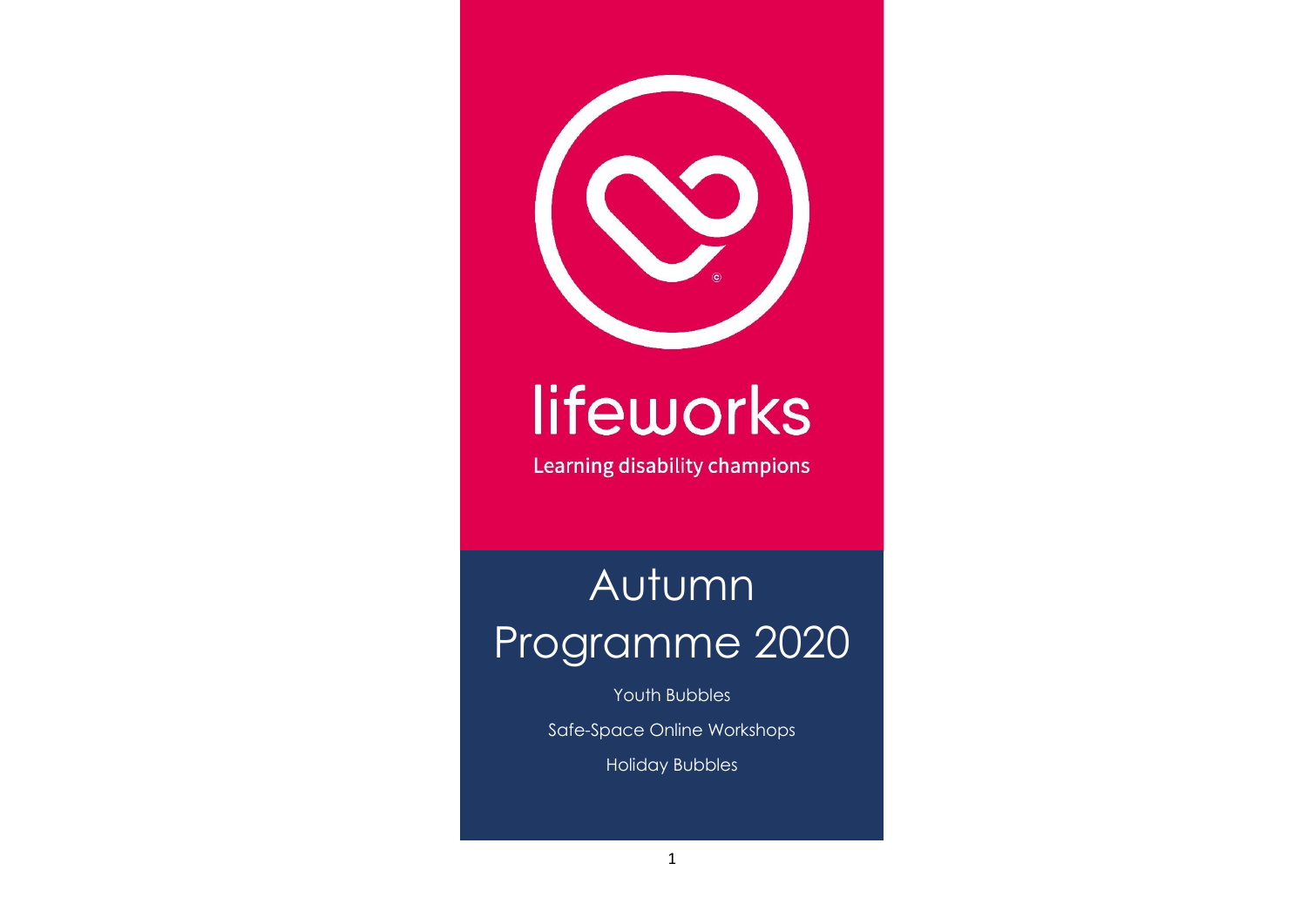

**Autumn 2020 Programme**

# **YOUTH BUBBLE – SOUTH DEVON**

**Time: Saturdays 10 a.m. – 4 p.m. Venue: Horizons, Dartington Hall temporarily** (until Rushbrook Centre in Totnes becomes available again)

#### **10 October**

At last we are back in the water: Paddleboard with Paddleshack at Broadsands - Bring your own wetsuit © or let us know if you need one and we will try and source; then Mindfulness with the Mindful Choice, followed by Hula-hoop on the Beach with Sophie C.

#### **24 October**

Youth Bubble induction + 'getting to know you'. Mindfulness with The Mindful Choice. Circuit training with Lift the Lid

#### **7 November**

Music Session with Moor to Sea; Mindfulness with The Mindful Choice. Hula-hoop and yoga with Sophie C.

#### **21 November**

Creative Movement with Dance in Devon; Mindfulness with The Mindful Choice; Zumba and Yoga with Sophie C

#### **5 December**

Creative Movement with Dance in Devon; Mindfulness with The Mindful Choice and Hula-hoop and Yoga with Sophie C

#### **19 December**

Music Session with Moor to Sea; Mindfulness with The Mindful Choice and Sophie C's Panto Hula Troupe live in South Devon + Lockdown Disco with Mark T

*Please note this programme is subject to change (wet & windy weather options always available* ☺*)*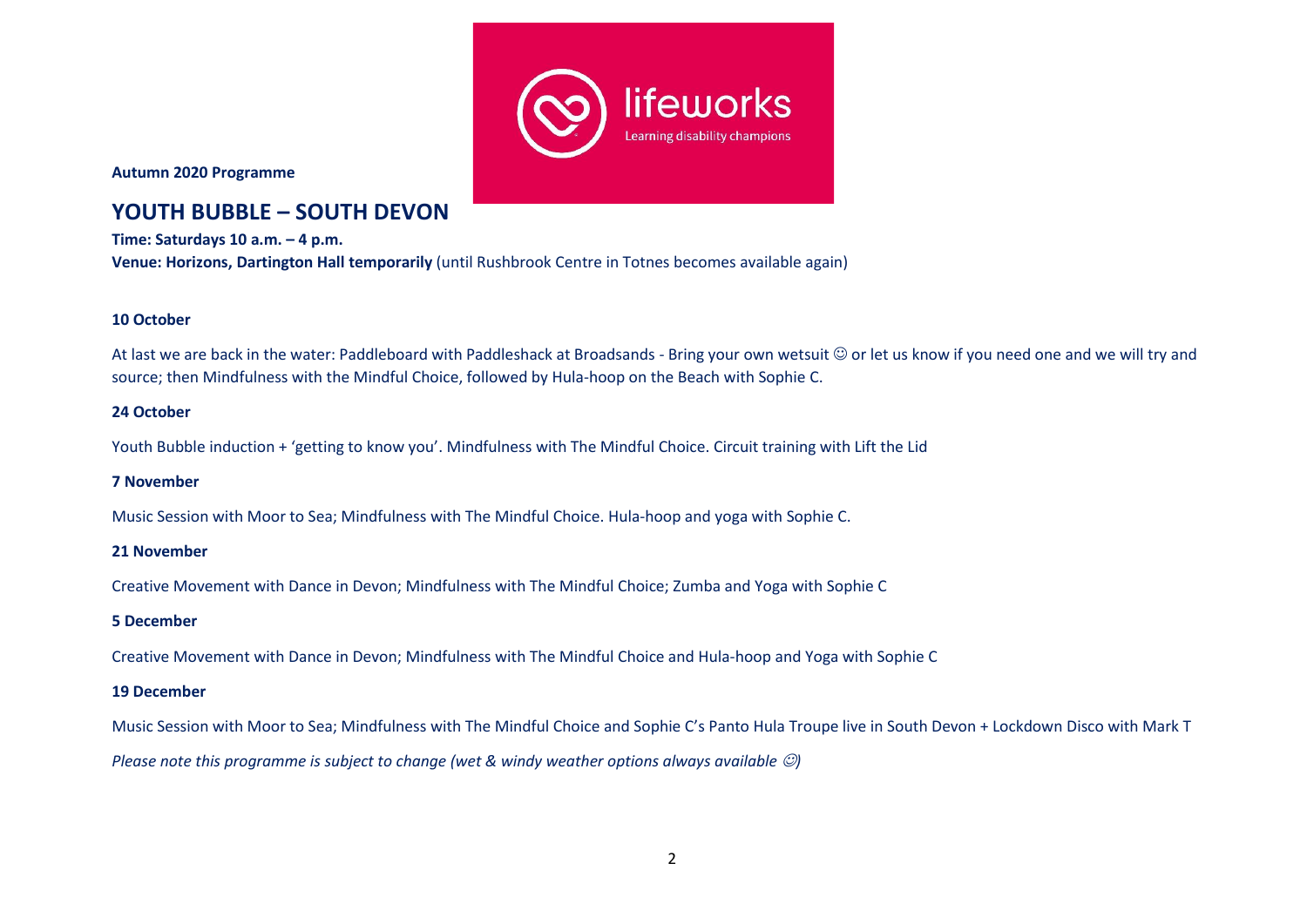Autumn 2020 Programme

# YOUTH BUBBLE – TORBAY

Time: Saturday 10 a.m. – 4 p.m. Venue: The Learning Lab at Torre Abbey, The King's Drive, Torquay TQ2 5JE

#### 3 October

At last we are back in the water: Paddleboard with Paddleshack at Broadsands - Bring your own wetsuit ☺ or let us know if you need one and we will try and source, then Mindfulness with the Mindful Choice, followed by Football with Lift the Lid.

#### 17 October

Youth Bubble induction + 'getting to know you'. Mindfulness with The Mindful Choice. Zumba and Yoga with Sophie C.

#### 31 October

Football with Lift the Lid; Mindfulness with The Mindful Choice and Sound Communities Body Kind Podcast Workshop

#### 14 November

Mindfulness with The Mindful Choice; Hula-hoop and yoga with Sophie; Creative Movement with Dance in Devon

#### 28 November

Football with Lift the Lid; Mindfulness with The Mindful Choice and Sound Communities Body Kind Podcast Workshop

#### 12 December

Creative Movement with Dance in Devon, Mindfulness with The Mindful Choice; Sophie C's Panto Hula Troop Live at Torre Abbey + Lockdown Disco with Mark T.

*Please note this programme is subject to change (wet & windy weather options always available*  $\heartsuit$ *)* 

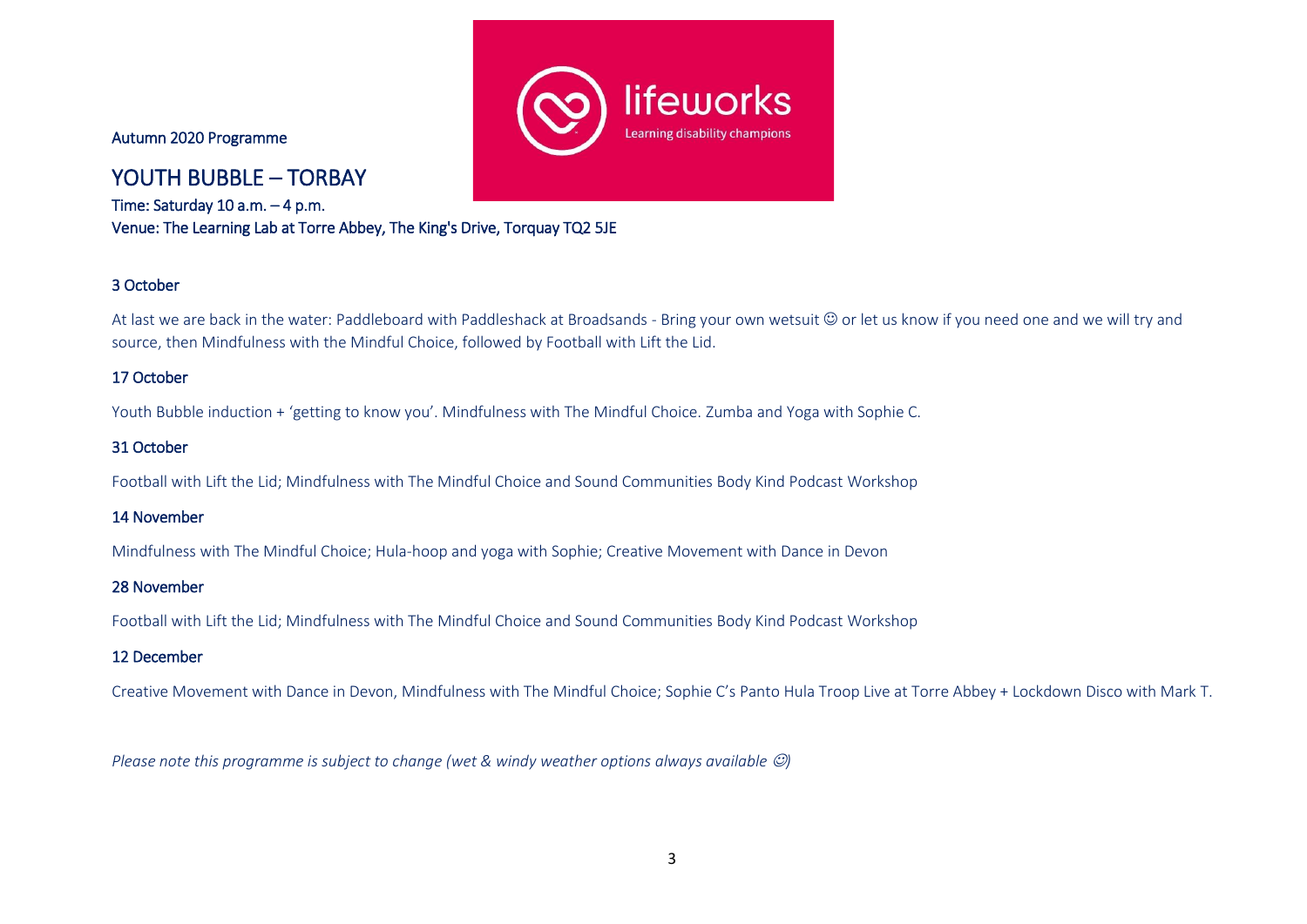

### SAFE SPACE ACTIVITIES ON LINE

Lifeworks Safe-Space Autumn Programme

|           | <b>Tuesdays</b>                  | Wednesdays                              | <b>Thursdays</b>               | <b>Saturdays</b>                  |
|-----------|----------------------------------|-----------------------------------------|--------------------------------|-----------------------------------|
| AM        |                                  | 10.30-12 noon: Online 8-week            |                                | 10am: Mindfulness (Live Stream)   |
|           |                                  | Mindfulness Course for Parents & Carers |                                | 11am: Cooking with Chef Mark      |
| <b>PM</b> | 5pm: Creative movement with      | 5pm: Arts & Crafts with Rowan G         | 5pm: Music Making with Moor to | 1pm: Keep fit with Sophie C (Live |
|           | Dance on Devon (to be confirmed) |                                         | <b>Sea</b>                     | Stream)                           |
| EVE       | 7pm: BtB Stamina Challenge with  |                                         | 7pm: Online 8-week Mindfulness | 2pm: Lockdown Disco with Mark T   |
|           | Lift-the-lid                     |                                         | Course for Parents & Carers    |                                   |

Mindfulness Tasters for Parents and Carers on line

Daytime: Wednesday, 30 September: 10.30 a.m. – 12 noon

Evening: Thursday, 01 October: 7.00 p.m. - 8.30 p.m.

Mindfulness Courses FOR Parents and Carers on line

8-week course Daytime: Wednesday, 14 October 10.30 a.m. - 12 noon – Last session Wednesday 02 December 8-week course: Evening: Thursday, 15 October 7.00 p.m. - 8.30 p.m. - Last session 03 December

Youth Bubble Team Leaders: Tim Chapman (Torbay[\) timchapman@lifeworks-uk.org](mailto:timchapman@lifeworks-uk.org) and Richard Hard (South Devon) [richardhard@lifeworks-uk.org](file:///C:/Users/Sarah-JaneLowson/AppData/Local/Microsoft/Windows/INetCache/Content.Outlook/0CIC1YW9/richardhard@lifeworks-uk.org)

For more information about Youth Bubbles visit: <https://lifeworks-uk.org/community-projects/kool-club-youth-club/>

Or contact Lifeworks Community Projects Development Manager and Senior Safeguarding Officer:

Sarah-Jane Lowson – email: [sarah-janelowson@lifeworks-uk.org](mailto:sarah-janelowson@lifeworks-uk.org) – Mobile: 0750 086 0288

#### Our Partners and Supporters – thank you – without you this wouldn't be happening:



no SC039557